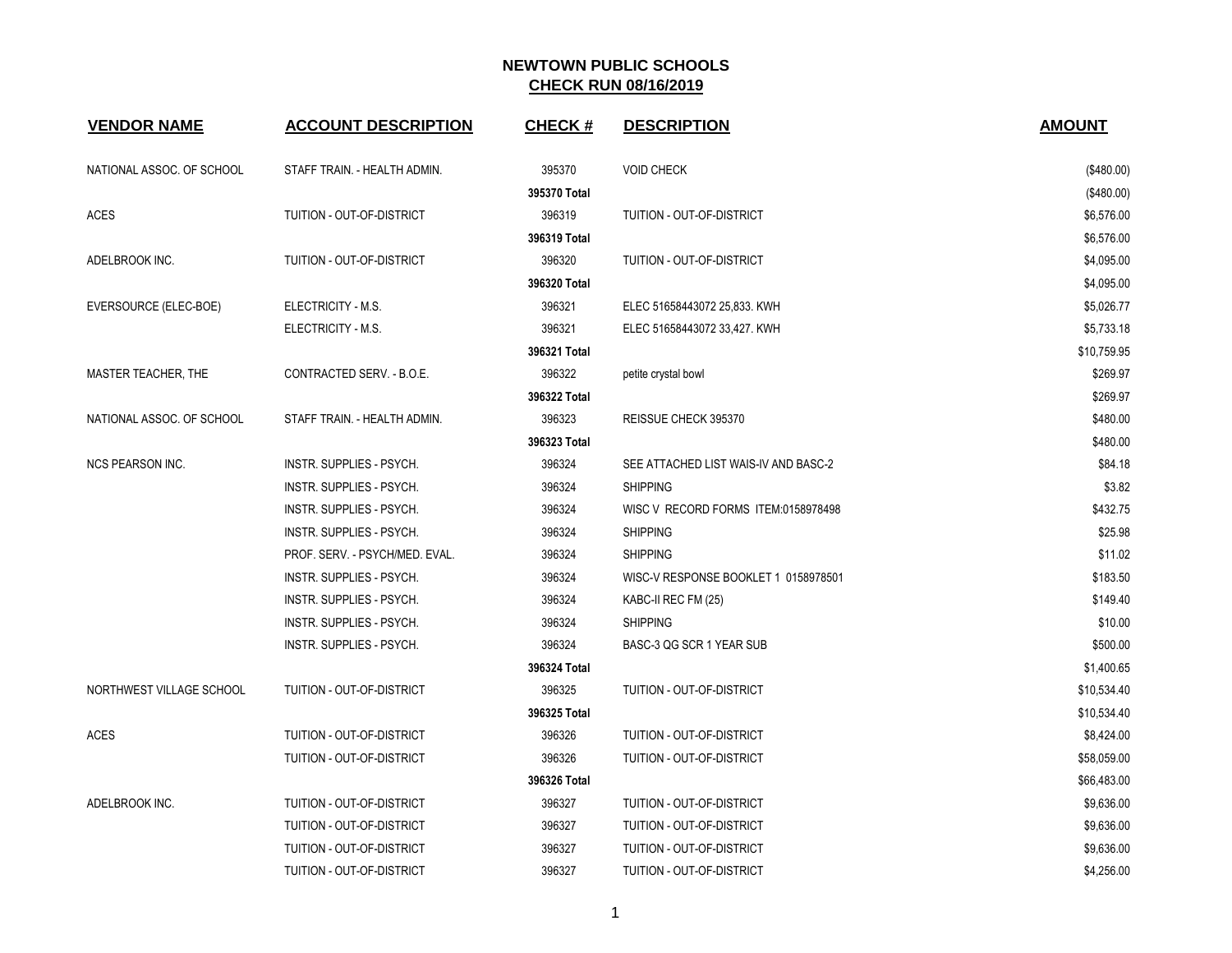| <b>VENDOR NAME</b>        | <b>ACCOUNT DESCRIPTION</b>      | <b>CHECK#</b> | <b>DESCRIPTION</b>               | <b>AMOUNT</b> |
|---------------------------|---------------------------------|---------------|----------------------------------|---------------|
| NATIONAL ASSOC. OF SCHOOL | STAFF TRAIN. - HEALTH ADMIN.    | 395370        | <b>VOID CHECK</b>                | (\$480.00)    |
| ADELBROOK INC.            | TUITION - OUT-OF-DISTRICT       | 396327        | TUITION - OUT-OF-DISTRICT        | \$8,512.00    |
|                           | TUITION - OUT-OF-DISTRICT       | 396327        | TUITION - OUT-OF-DISTRICT        | \$4,256.00    |
|                           | TUITION - OUT-OF-DISTRICT       | 396327        | TUITION - OUT-OF-DISTRICT        | \$403.75      |
|                           | TUITION - OUT-OF-DISTRICT       | 396327        | TUITION - OUT-OF-DISTRICT        | \$380.00      |
|                           | TUITION - OUT-OF-DISTRICT       | 396327        | TUITION - OUT-OF-DISTRICT        | \$190.00      |
|                           | TUITION - OUT-OF-DISTRICT       | 396327        | TUITION - OUT-OF-DISTRICT        | \$23.75       |
|                           | TUITION - OUT-OF-DISTRICT       | 396327        | TUITION - OUT-OF-DISTRICT        | \$23.75       |
|                           | TUITION - OUT-OF-DISTRICT       | 396327        | TUITION - OUT-OF-DISTRICT        | \$55.00       |
|                           | TUITION - OUT-OF-DISTRICT       | 396327        | TUITION - OUT-OF-DISTRICT        | \$262.50      |
|                           | TUITION - OUT-OF-DISTRICT       | 396327        | TUITION - OUT-OF-DISTRICT        | \$150.00      |
|                           | TUITION - OUT-OF-DISTRICT       | 396327        | TUITION - OUT-OF-DISTRICT        | \$258.75      |
|                           | TUITION - OUT-OF-DISTRICT       | 396327        | TUITION - OUT-OF-DISTRICT        | \$37.50       |
|                           | TUITION - OUT-OF-DISTRICT       | 396327        | TUITION - OUT-OF-DISTRICT        | \$75.00       |
|                           | TUITION - OUT-OF-DISTRICT       | 396327        | TUITION - OUT-OF-DISTRICT        | \$45.00       |
|                           | TUITION - OUT-OF-DISTRICT       | 396327        | TUITION - OUT-OF-DISTRICT        | \$22.50       |
|                           | TUITION - OUT-OF-DISTRICT       | 396327        | TUITION - OUT-OF-DISTRICT        | \$2,190.00    |
|                           | TUITION - OUT-OF-DISTRICT       | 396327        | TUITION - OUT-OF-DISTRICT        | \$976.00      |
|                           | TUITION - OUT-OF-DISTRICT       | 396327        | TUITION - OUT-OF-DISTRICT        | \$75.00       |
|                           | TUITION - OUT-OF-DISTRICT       | 396327        | TUITION - OUT-OF-DISTRICT        | \$2,190.00    |
|                           | TUITION - OUT-OF-DISTRICT       | 396327        | TUITION - OUT-OF-DISTRICT        | \$1,952.00    |
|                           | TUITION - OUT-OF-DISTRICT       | 396327        | TUITION - OUT-OF-DISTRICT        | \$23.75       |
|                           | TUITION - OUT-OF-DISTRICT       | 396327        | TUITION - OUT-OF-DISTRICT        | \$37.50       |
|                           | TUITION - OUT-OF-DISTRICT       | 396327        | TUITION - OUT-OF-DISTRICT        | \$2,190.00    |
|                           | TUITION - OUT-OF-DISTRICT       | 396327        | TUITION - OUT-OF-DISTRICT        | \$976.00      |
|                           |                                 | 396327 Total  |                                  | \$58,469.75   |
| ALARMS BY PRECISION       | <b>EMERGENCY REPAIRS - H.S.</b> | 396328        | LOCK / ALARM EMERG REPAIRS - NHS | \$337.50      |
|                           | <b>EMERGENCY REPAIRS - H.S.</b> | 396328        | LOCK / ALARM EMERG REPAIRS - NHS | \$275.00      |
|                           | <b>EMERGENCY REPAIRS - H.S.</b> | 396328        | LOCK / ALARM EMERG REPAIRS - NHS | \$150.00      |
|                           |                                 | 396328 Total  |                                  | \$762.50      |
| ALICEA, NELSON            | STAFF TRAVEL - SECURITY         | 396329        | <b>TRAVEL POSTC TRAINING</b>     | \$40.83       |
|                           |                                 | 396329 Total  |                                  | \$40.83       |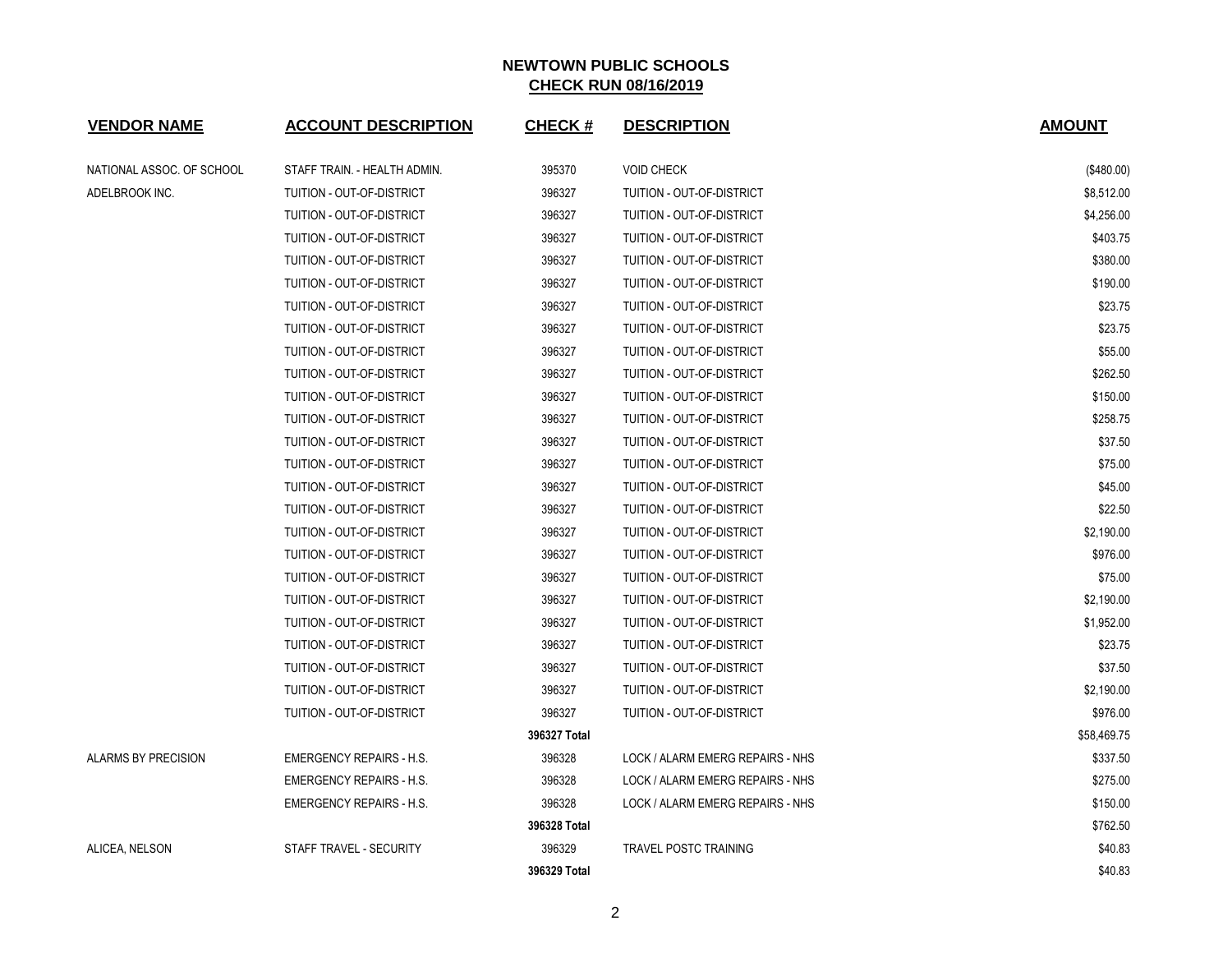| <b>VENDOR NAME</b>        | <b>ACCOUNT DESCRIPTION</b>       | <b>CHECK#</b> | <b>DESCRIPTION</b>                                                          | <b>AMOUNT</b> |
|---------------------------|----------------------------------|---------------|-----------------------------------------------------------------------------|---------------|
| NATIONAL ASSOC. OF SCHOOL | STAFF TRAIN. - HEALTH ADMIN.     | 395370        | <b>VOID CHECK</b>                                                           | (\$480.00)    |
| AMAZON (12)               | INSTR. SUPPLIES - SOC. STUDIES   | 396330        | Class DVD Reconstruction/America after the civil war. Free shipping         | \$25.88       |
|                           | INSTR. SUPPLIES - CLASSROOM      | 396330        | Assorted items including sharpeners, tech baskets, flags for classrooms     | \$1,263.26    |
|                           | INSTR. SUPPLIES - CLASSROOM      | 396330        | Assorted items including sharpeners, tech baskets, flags for classrooms     | \$59.49       |
|                           | INSTR. SUPPLIES - CLASSROOM      | 396330        | Assorted items including sharpeners, tech baskets, flags for classrooms     | \$20.35       |
|                           | INSTR. SUPPLIES - CLASSROOM      | 396330        | Assorted items including sharpeners, tech baskets, flags for classrooms     | \$79.80       |
|                           | INSTR. SUPPLIES - CLASSROOM      | 396330        | Assorted items including sharpeners, tech baskets, flags for classrooms     | \$51.98       |
|                           | <b>INSTR. SUPPLIES - READING</b> | 396330        | View binders- sets of 12- for Reading classes                               | \$225.47      |
|                           | <b>INSTR. SUPPLIES - READING</b> | 396330        | Set of 200 disposable earbuds. Free shipping                                | \$109.95      |
|                           | OFF. SUPPLIES - ADMIN.           | 396330        | For office items as needed, free ship.                                      | \$29.90       |
|                           | OFF. SUPPLIES - ADMIN.           | 396330        | For office items as needed, free ship.                                      | \$159.99      |
|                           | OFF. SUPPLIES - ADMIN.           | 396330        | For office items as needed, free ship.                                      | \$172.26      |
|                           | OFF. SUPPLIES - ADMIN.           | 396330        | For office items as needed, free ship.                                      | \$48.86       |
|                           | <b>INSTR. SUPPLIES - ART</b>     | 396330        | Items per attached list for Art instruction. FREE SHIPPING                  | \$613.64      |
|                           | <b>INSTR. SUPPLIES - ART</b>     | 396330        | Items per attached list for Art instruction. FREE SHIPPING                  | \$215.88      |
|                           | <b>INSTR. SUPPLIES - ART</b>     | 396330        | Items per attached list for Art instruction. FREE SHIPPING                  | \$113.82      |
|                           | INSTR. SUPPLIES - COMPUTER ED.   | 396330        | Assorted items for Computer Ed instruction per attached list. Free shipping | \$39.99       |
|                           | INSTR. SUPPLIES - COMPUTER ED.   | 396330        | Assorted items for Computer Ed instruction per attached list. Free shipping | \$109.99      |
|                           | INSTR. SUPPLIES - CLASSROOM      | 396330        | Replacement desk for school psychologist. (best price found)FREE SHIPPING   | \$580.46      |
|                           |                                  | 396330 Total  |                                                                             | \$3,920.97    |
| AMERICAN RED CROSS        | STAFF TRAIN. - HEALTH ADMIN.     | 396331        | CPR/FIRST AID TRAINING 2019/20                                              | \$81.00       |
|                           |                                  | 396331 Total  |                                                                             | \$81.00       |
| AQUARION WATER COMPANY OF | WATER - H.                       | 396332        | WATER 200332183 7 THOU GAL                                                  | \$244.02      |
|                           | WATER - S.H.                     | 396332        | WATER 200391787 141 THOU GAL                                                | \$1,203.49    |
|                           | WATER - S.H.                     | 396332        | WATER 200389638 S/H FIRE LINE                                               | \$193.02      |
|                           | WATER - M.G.                     | 396332        | WATER 200330675 FIRE LINE M/G                                               | \$205.89      |
|                           | WATER - M.G.                     | 396332        | WATER 200331002 5 THOU GAL                                                  | \$231.69      |
|                           | WATER - M.S.                     | 396332        | WATER 200330637 13 THOU GAL                                                 | \$305.63      |
|                           | WATER - H.S.                     | 396332        | WATER 200328345 1,317 THOU GAL                                              | \$8,350.20    |
|                           | WATER - H.S.                     | 396332        | WATER 200328870 427. THOU GAL                                               | \$2,866.49    |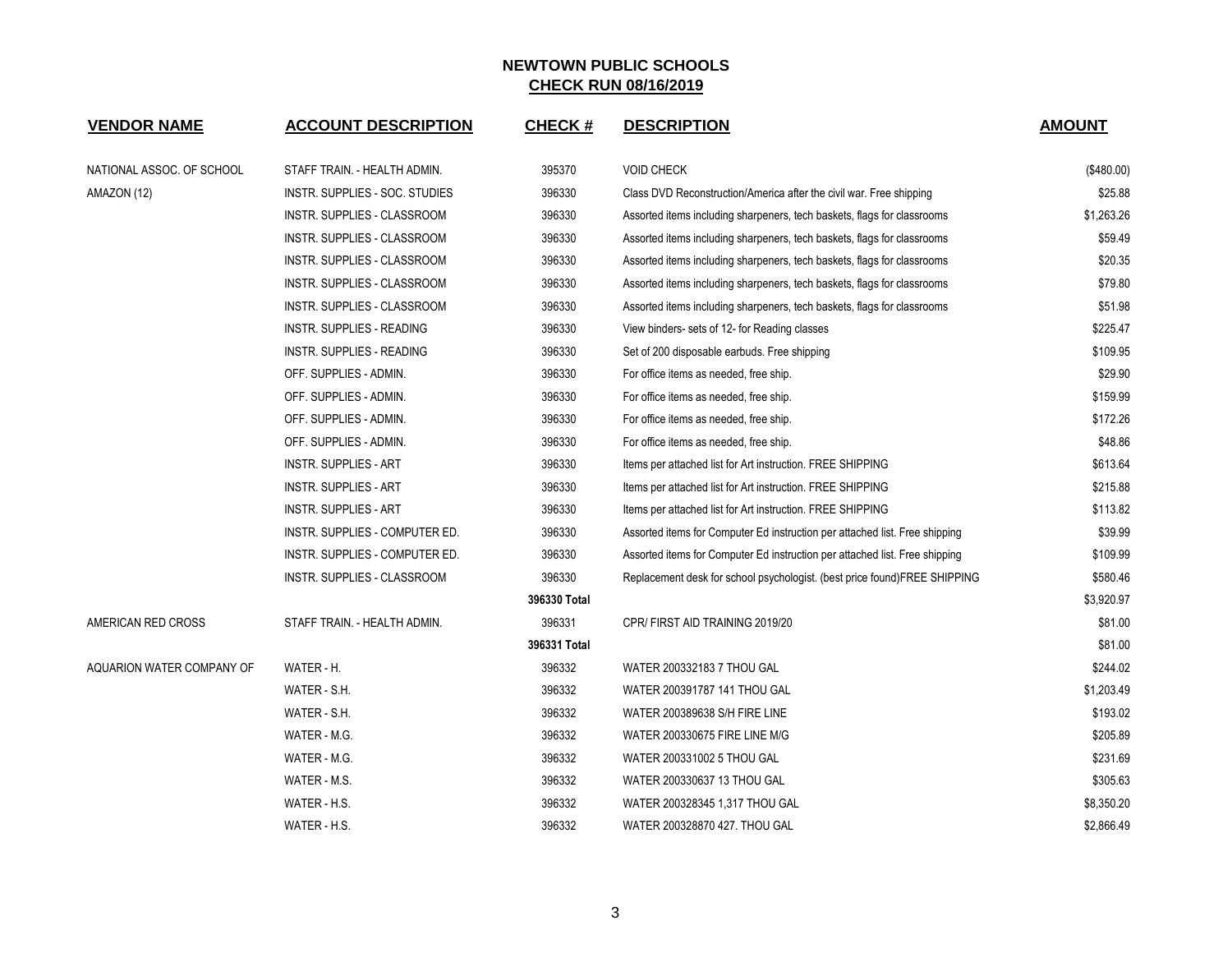| <b>VENDOR NAME</b>         | <b>ACCOUNT DESCRIPTION</b>      | <b>CHECK#</b> | <b>DESCRIPTION</b>                                             | <b>AMOUNT</b> |
|----------------------------|---------------------------------|---------------|----------------------------------------------------------------|---------------|
| NATIONAL ASSOC. OF SCHOOL  | STAFF TRAIN. - HEALTH ADMIN.    | 395370        | <b>VOID CHECK</b>                                              | (\$480.00)    |
| AQUARION WATER COMPANY OF  | WATER - H.S.                    | 396332        | WATER 200331205 1 THOU GAL                                     | \$45.61       |
|                            | WATER - H.S.                    | 396332        | <b>WATER 200327318 FIRE LINE</b>                               | \$205.89      |
|                            |                                 | 396332 Total  |                                                                | \$13,851.93   |
| ASSOCIATED REFUSE HAULERS  | <b>REFUSE REMOVAL</b>           | 396333        | REFUSE REMOVAL 2019-2020 YEAR 4 OF 5                           | \$8,450.42    |
|                            | <b>REFUSE REMOVAL</b>           | 396333        | CARDBOARD RECYCLING - 2019-2020                                | \$175.00      |
|                            | <b>REFUSE REMOVAL</b>           | 396333        | CARDBOARD RECYCLING - 2019-2020                                | \$20.00       |
|                            | <b>REFUSE REMOVAL</b>           | 396333        | CARDBOARD RECYCLING - 2019-2020                                | \$25.00       |
|                            | <b>REFUSE REMOVAL</b>           | 396333        | CARDBOARD RECYCLING - 2019-2020                                | \$25.00       |
|                            | <b>REFUSE REMOVAL</b>           | 396333        | CARDBOARD RECYCLING - 2019-2020                                | \$40.00       |
|                            | <b>REFUSE REMOVAL</b>           | 396333        | CARDBOARD RECYCLING - 2019-2020                                | \$40.00       |
|                            | <b>REFUSE REMOVAL</b>           | 396333        | CARDBOARD RECYCLING - 2019-2020                                | \$25.00       |
|                            |                                 | 396333 Total  |                                                                | \$8,800.42    |
| AUDIO VIDEO TECHNOLOGIES   | REPAIRS - INFO. TECH.           | 396334        | Repair cables, projectors, small installations (District wide) | \$250.00      |
|                            |                                 | 396334 Total  |                                                                | \$250.00      |
| <b>B&amp;H PHOTO-VIDEO</b> | SUPPLIES - LIBRARY              | 396335        | TERA HDMI A MALE TO VGA FEMALE CABLE.                          | \$23.99       |
|                            | <b>SUPPLIES - LIBRARY</b>       | 396335        | <b>SHIPPING</b>                                                | \$4.51        |
|                            | SUPPLIES - LIBRARY              | 396335        | TABLETOP HDMI/VGA/AUDIO HYBRID CBL/REG.                        | \$114.72      |
|                            |                                 | 396335 Total  |                                                                | \$143.22      |
| BEN BRONZ FOUNDATION INC   | TUITION - OUT-OF-DISTRICT       | 396336        | TUITION - OUT-OF-DISTRICT                                      | \$5,408.00    |
|                            |                                 | 396336 Total  |                                                                | \$5,408.00    |
| BOB AND RAY OVERHEAD DOOR  | <b>EMERGENCY REPAIRS - HOM.</b> | 396337        | OVERHEAD DOOR REPAIR - HOM                                     | \$300.00      |
|                            |                                 | 396337 Total  |                                                                | \$300.00      |
| <b>BOOKSOURCE THE</b>      | TEXTBOOKS - CLASSROOM           | 396338        | Custom Book List Quote#Q40238                                  | \$3,159.36    |
|                            |                                 | 396338 Total  |                                                                | \$3,159.36    |
| <b>BREAKOUT INC.</b>       | INSTR. SUPPLIES - COMPUTER ED.  | 396339        | Full platform for single user through June 30, 2021            | \$100.00      |
|                            |                                 | 396339 Total  |                                                                | \$100.00      |
| <b>BSN SPORTS INC.</b>     | <b>INSTR. SUPPLIES - P.E.</b>   | 396340        | Supplies for PE-see attached, balls                            | \$467.67      |
|                            |                                 | 396340 Total  |                                                                | \$467.67      |
| CARLINO, JOSEPH            | STAFF TRAVEL - SECURITY         | 396341        | 8395                                                           | \$40.83       |
|                            |                                 | 396341 Total  |                                                                | \$40.83       |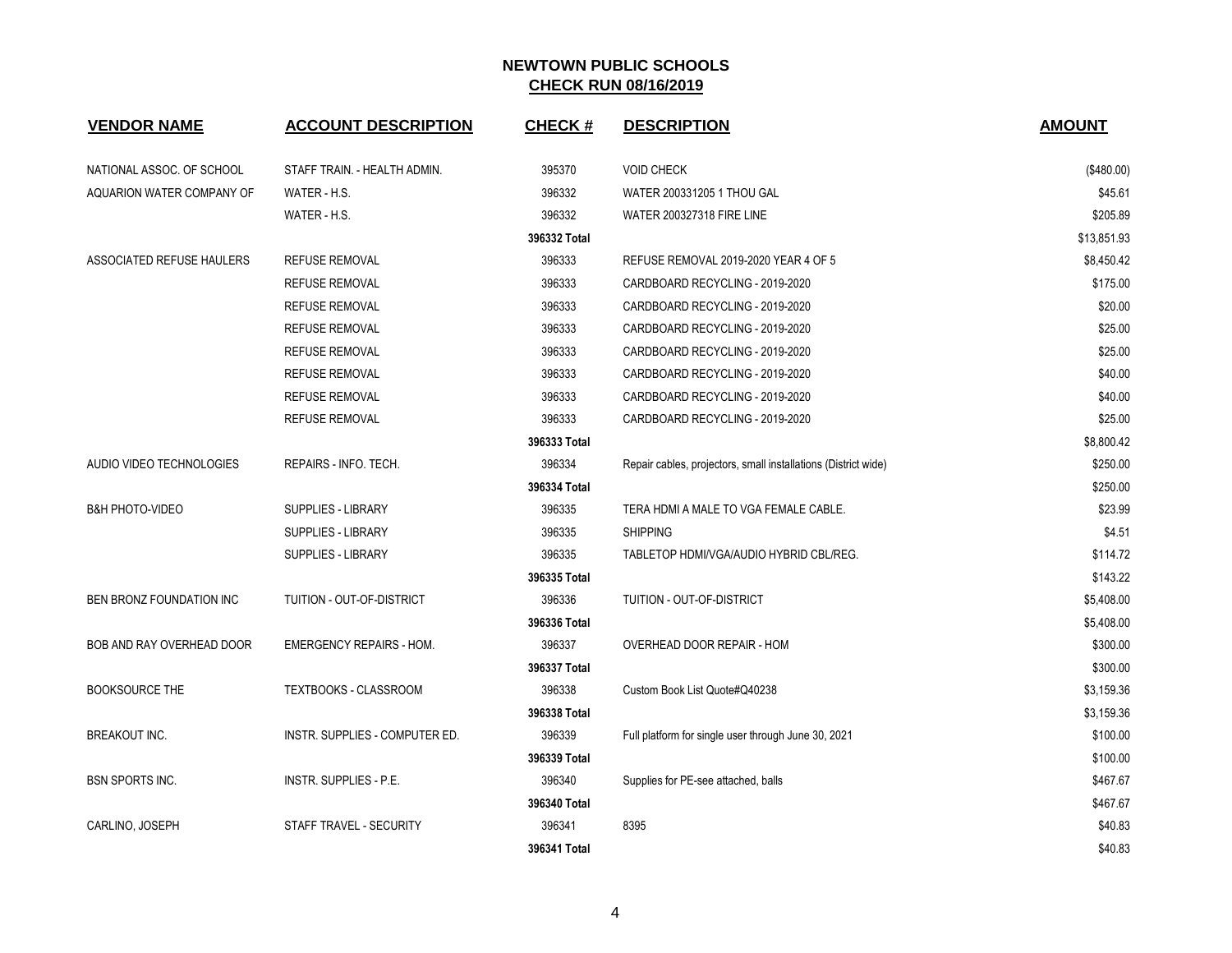| <b>VENDOR NAME</b>               | <b>ACCOUNT DESCRIPTION</b>      | <b>CHECK#</b> | <b>DESCRIPTION</b>                                       | <b>AMOUNT</b> |
|----------------------------------|---------------------------------|---------------|----------------------------------------------------------|---------------|
| NATIONAL ASSOC. OF SCHOOL        | STAFF TRAIN. - HEALTH ADMIN.    | 395370        | <b>VOID CHECK</b>                                        | (\$480.00)    |
| CHARTER COMMUNICATIO             | <b>TELEPHONE &amp; CABLE</b>    | 396342        | SERV 2019/19                                             | \$1,523.15    |
|                                  |                                 | 396342 Total  |                                                          | \$1,523.15    |
| <b>CMEA</b>                      | MEMBERSHIPS - MUSIC             | 396343        | School Association Fee per attached invoice. OK TO PAY   | \$140.00      |
|                                  |                                 | 396343 Total  |                                                          | \$140.00      |
| COHEN, MICHAEL S.                | PROF. SERV. - PSYCH/MED. EVAL.  | 396344        | PROF. SERV. - PSYCH/MED. EVAL.                           | \$3,600.00    |
|                                  |                                 | 396344 Total  |                                                          | \$3,600.00    |
| CONN CUSTOM AQUATICS LLC         | B. & G. REPAIRS - H.S.          | 396345        | SWIMMING POOL STARTUP - NHS                              | \$1,099.80    |
|                                  |                                 | 396345 Total  |                                                          | \$1,099.80    |
| CONNECTICUT PEST ELIMINAT        | <b>B&amp;G CONTRACTED SERV.</b> | 396346        | REMOVE CICADA KILLER / YELLOW JACKET NESTS - SH/HOM      | \$150.00      |
|                                  | <b>B&amp;G CONTRACTED SERV.</b> | 396346        | REMOVE CICADA KILLER / YELLOW JACKET NESTS - SH/HOM      | \$175.00      |
|                                  |                                 | 396346 Total  |                                                          | \$325.00      |
| CONTINENTAL PRESS INC.           | INSTR. SUPPLIES - CLASSROOM     | 396347        | #4013-1 7WC Teacher plan book                            | \$71.64       |
|                                  | INSTR. SUPPLIES - CLASSROOM     | 396347        | Shipping                                                 | \$8.95        |
|                                  |                                 | 396347 Total  |                                                          | \$80.59       |
| CPI (CRISIS PREVENTION IN        | MEMBERSHIPS - PUPIL SERV.       | 396348        | CPI RENEWAL FOR MARLENE BUCCI                            | \$150.00      |
|                                  |                                 | 396348 Total  |                                                          | \$150.00      |
| <b>CREATIVE FINANCIAL STAFFI</b> | <b>EXTRA WORK - DISTRICT</b>    | 396349        | STAFFING SERV FOR PAYROLL POSITION                       | \$1,417.50    |
|                                  | <b>EXTRA WORK - DISTRICT</b>    | 396349        | STAFFING SERV FOR PAYROLL POSITION                       | \$1,260.00    |
|                                  |                                 | 396349 Total  |                                                          | \$2,677.50    |
| <b>CREC</b>                      | REPAIRS - SP/HEAR.              | 396350        | ESY ASSTIVE TECH SERVICES SZ, TS                         | \$112.00      |
|                                  | REPAIRS - SP/HEAR.              | 396350        | ESY ASSTIVE TECH SERVICES SZ. TS                         | \$112.00      |
|                                  |                                 | 396350 Total  |                                                          | \$224.00      |
| <b>CRYSTAL ROCK</b>              | INSTR. SUPPLIES - CLASSROOM     | 396351        | Delivery of 18, 5 gallon bottles of water, per month     | \$57.00       |
|                                  | INSTR. SUPPLIES - CLASSROOM     | 396351        | Rental of Cold/Hot Cooler                                | \$3.00        |
|                                  |                                 | 396351 Total  |                                                          | \$60.00       |
| <b>CURRICULUM ASSOCIATE LLC</b>  | INSTR. SUPPLIES - CLASSROOM     | 396352        | Quick Word Handbooks, G1, Everyday Writers Student Book  | \$103.35      |
|                                  | INSTR. SUPPLIES - CLASSROOM     | 396352        | Quick Word Handbooks-Gr 3 Practical Writing Student Book | \$131.82      |
|                                  | INSTR. SUPPLIES - CLASSROOM     | 396352        | S/H                                                      | \$28.22       |
|                                  |                                 | 396352 Total  |                                                          | \$263.39      |
| <b>CUTTING EDGE HOME SERVICE</b> | <b>B&amp;G CONTRACTED SERV.</b> | 396353        | GRASS CUTTING SVC - RIS 2019-2020                        | \$495.00      |
|                                  |                                 | 396353 Total  |                                                          | \$495.00      |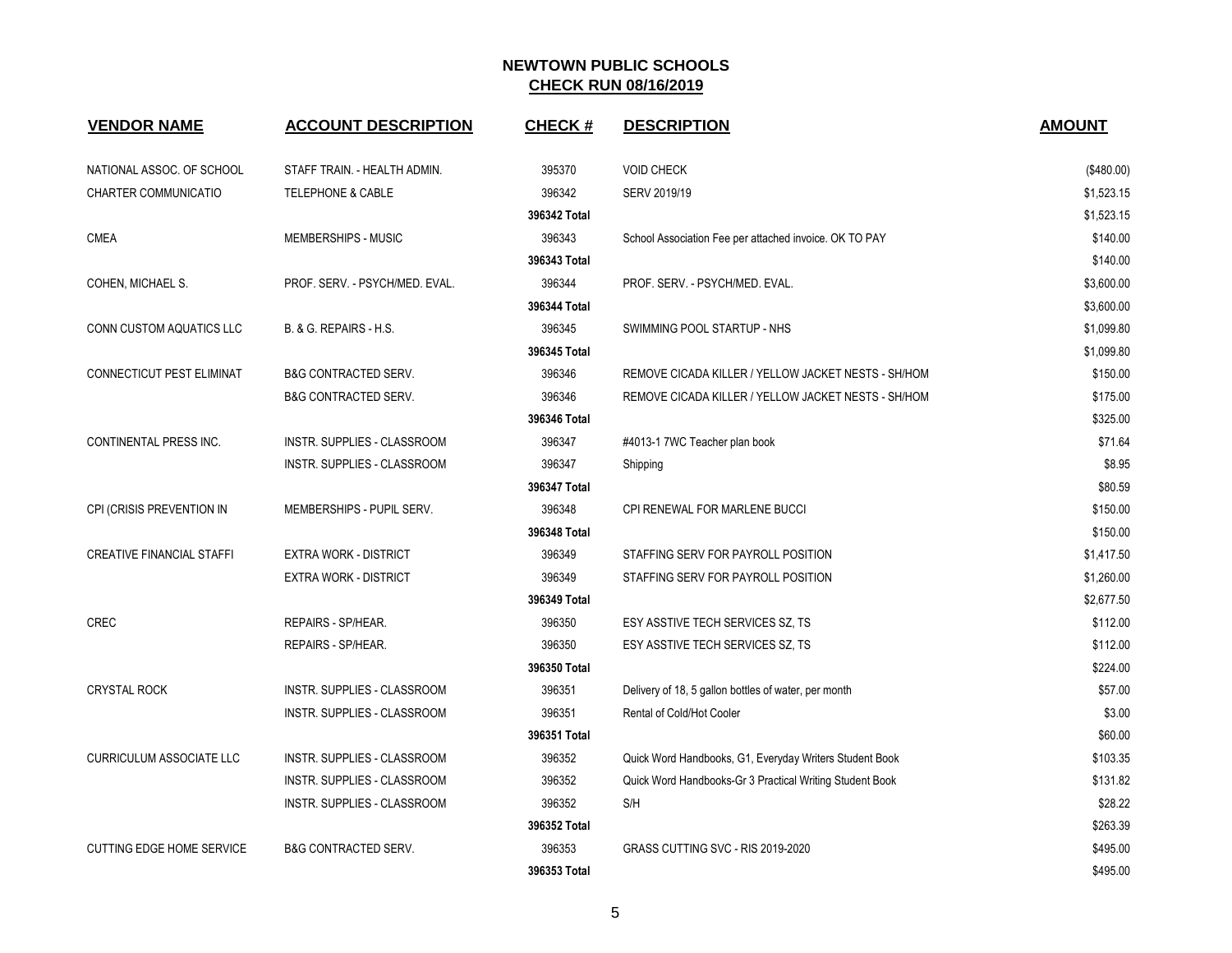| <b>VENDOR NAME</b>             | <b>ACCOUNT DESCRIPTION</b>              | <b>CHECK#</b> | <b>DESCRIPTION</b>                                                         | <b>AMOUNT</b> |
|--------------------------------|-----------------------------------------|---------------|----------------------------------------------------------------------------|---------------|
| NATIONAL ASSOC. OF SCHOOL      | STAFF TRAIN. - HEALTH ADMIN.            | 395370        | <b>VOID CHECK</b>                                                          | (\$480.00)    |
| DELL MARKETING L.P.            | REPAIRS - INFO. TECH.                   | 396354        | Small repairs, parts, chargers, etc. Dell computers, laptops, chrome books | \$164.39      |
|                                | REPAIRS - INFO. TECH.                   | 396354        | Small repairs, parts, chargers, etc. Dell computers, laptops, chrome books | \$164.39      |
|                                |                                         | 396354 Total  |                                                                            | \$328.78      |
| DELVECCHIO, MICHAEL            | STAFF TRAVEL - SECURITY                 | 396355        | <b>TRAVEL POSTC TRAINING</b>                                               | \$40.83       |
|                                |                                         | 396355 Total  |                                                                            | \$40.83       |
| DEVINE, PAUL                   | STAFF TRAVEL - B & G ADMIN.             | 396356        | <b>TRAVEL</b>                                                              | \$195.75      |
|                                |                                         | 396356 Total  |                                                                            | \$195.75      |
| DIEVERT, LISA                  | STAFF TRAVEL - STAFF DEVELOP.           | 396357        | <b>TRAVEL FOUNDATIONS WORKSHOP</b>                                         | \$120.64      |
|                                |                                         | 396357 Total  |                                                                            | \$120.64      |
| <b>EASTERN WATER SOLUTIONS</b> | <b>EMERGENCY REPAIRS - HOM.</b>         | 396358        | WELL PUMP REPAIR - HOM                                                     | \$10,737.71   |
|                                |                                         | 396358 Total  |                                                                            | \$10,737.71   |
| <b>EBSCO SUBSCRIPTION S</b>    | SUPPLIES - LIBRARY                      | 396359        | Magazine renewals - please see attached - NO SHIPPING                      | \$427.89      |
|                                |                                         | 396359 Total  |                                                                            | \$427.89      |
| <b>ENCORE FIRE PROTECTION</b>  | <b>B&amp;G CONTRACTED SERV.</b>         | 396360        | SEMI ANNUAL FIRE EXT SVC JUL/DEC 2019-2020 ALL SCHOOLS                     | \$92.00       |
|                                |                                         | 396360 Total  |                                                                            | \$92.00       |
| EVERSOURCE (ELEC-BOE)          | ELECTRICITY - H.                        | 396361        | ELEC 51084633023 22880. KWH                                                | \$4,258.22    |
|                                | ELECTRICITY - S.H.                      | 396361        | ELEC 51466947041 44,464. KWH                                               | \$8,091.61    |
|                                | ELECTRICITY - M.G.                      | 396361        | ELEC 51171733009 20,034.4 KWH                                              | \$3,053.42    |
|                                | ELECTRICITY - HOM.                      | 396361        | ELEC 51844633024 46,080. KWH                                               | \$8,318.50    |
|                                | ELECTRICITY - RIS.                      | 396361        | ELEC 51324453075 115,874 KWH                                               | \$21,631.12   |
|                                | ELECTRICITY - M.S.                      | 396361        | ELEC 51658443072 25,621. KWH                                               | \$4,999.09    |
|                                | ELECTRICITY - H.S.                      | 396361        | ELEC 51318375011 2896. KWH                                                 | \$410.15      |
|                                | ELECTRICITY - H.S.                      | 396361        | ELEC 51356633040 2242. KWH                                                 | \$495.56      |
|                                | ELECTRICITY - H.S.                      | 396361        | ELEC 51418253076 82.060. KWH                                               | \$57,173.11   |
|                                | ELECTRICITY - H.S.                      | 396361        | ELEC 51223253097 20. KWH                                                   | \$45.97       |
|                                |                                         | 396361 Total  |                                                                            | \$108,476.75  |
| EVERSOURCE (GAS-BOE)           | PROPANE & NATURAL GAS - HAW.            | 396362        | GAS 57890556004 230.0 CCF                                                  | \$722.35      |
|                                | PROPANE & NATURAL GAS - S.H.            | 396362        | GAS 57914087044 1360.0 CCF                                                 | \$2,049.41    |
|                                | PROPANE & NATURAL GAS - M.G.            | 396362        | GAS 57511457020 320.0 CCF                                                  | \$1,338.54    |
|                                | PROPANE & NATURAL GAS - RIS.            | 396362        | GAS 57410220032 3490.0 CCF                                                 | \$4,031.10    |
|                                | <b>PROPANE &amp; NATURAL GAS - RIS.</b> | 396362        | GAS 57526160064 54.00 CCF                                                  | \$118.73      |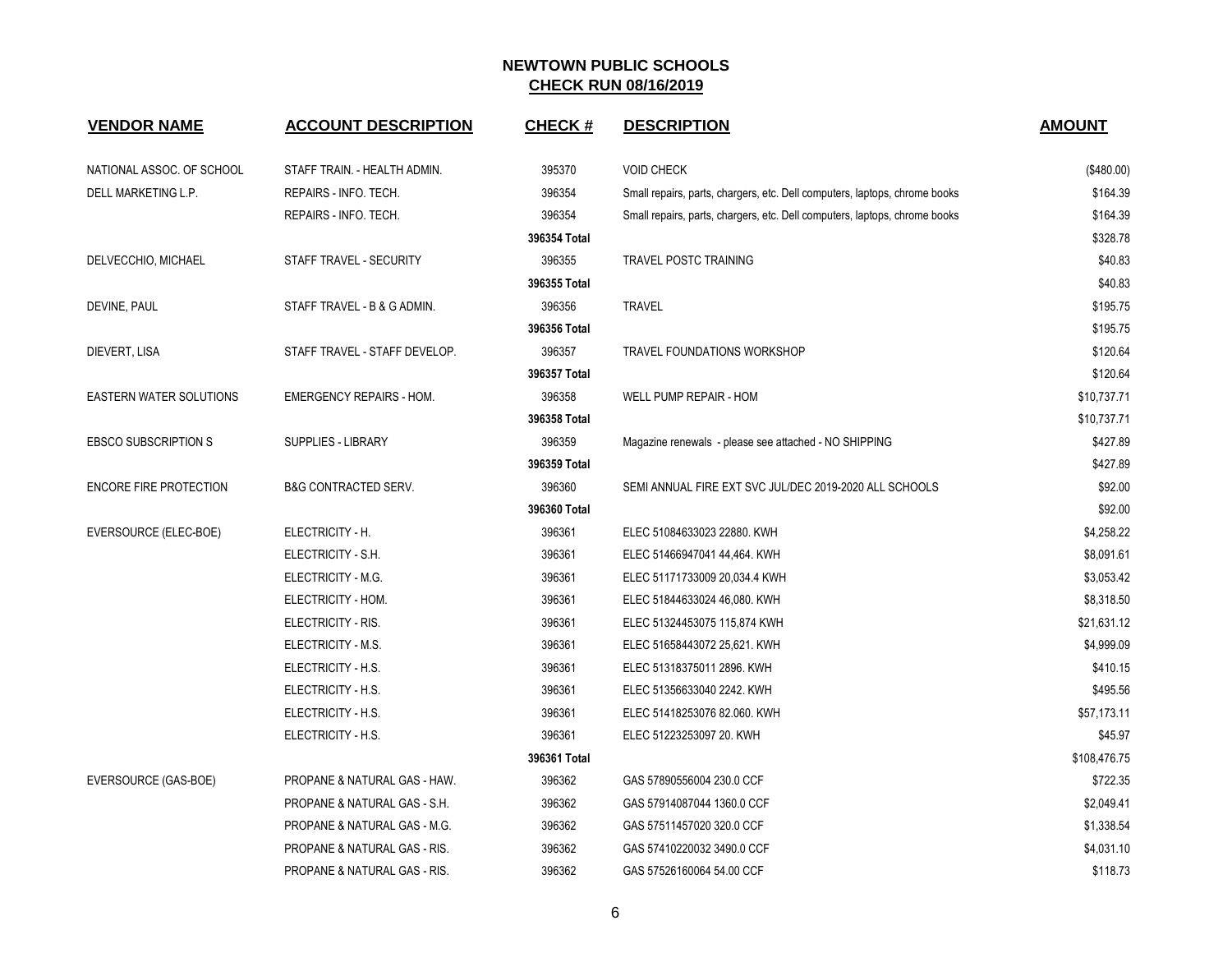| <b>VENDOR NAME</b>                    | <b>ACCOUNT DESCRIPTION</b>              | <b>CHECK#</b> | <b>DESCRIPTION</b>                                                       | <b>AMOUNT</b> |
|---------------------------------------|-----------------------------------------|---------------|--------------------------------------------------------------------------|---------------|
| NATIONAL ASSOC. OF SCHOOL             | STAFF TRAIN. - HEALTH ADMIN.            | 395370        | <b>VOID CHECK</b>                                                        | (\$480.00)    |
| EVERSOURCE (GAS-BOE)                  | PROPANE & NATURAL GAS - M.S.            | 396362        | GAS 57201350022 860.0 CCF                                                | \$2,310.37    |
|                                       | PROPANE & NATURAL GAS - H.S.            | 396362        | GAS 57445161052 1920.0 CCF                                               | \$5,499.28    |
|                                       | <b>PROPANE &amp; NATURAL GAS - H.S.</b> | 396362        | GAS 57379855042 45.5 CCF                                                 | \$116.92      |
|                                       |                                         | 396362 Total  |                                                                          | \$16,186.70   |
| <b>FOLLETT SCHOOL SOLUTIONS</b>       | <b>SUPPLIES - LIBRARY</b>               | 396363        | 2,000 Polythermal Black & white barcode labels (sheet), 75,001 - 77,000. | \$180.00      |
|                                       | <b>SUPPLIES - LIBRARY</b>               | 396363        | Shipping.                                                                | \$12.23       |
|                                       |                                         | 396363 Total  |                                                                          | \$192.23      |
| FOUNDATION SCHOOL, T                  | TUITION - OUT-OF-DISTRICT               | 396364        | TUITION - OUT-OF-DISTRICT                                                | \$7,500.00    |
|                                       |                                         | 396364 Total  |                                                                          | \$7,500.00    |
| <b>FRONTIER</b>                       | <b>TELEPHONE &amp; CABLE</b>            | 396365        | TELEPHONE SERV 2019/20                                                   | \$847.19      |
|                                       |                                         | 396365 Total  |                                                                          | \$847.19      |
| <b>FRONTIER</b>                       | <b>TELEPHONE &amp; CABLE</b>            | 396366        | TELEPHONE SERV 2019/20                                                   | \$581.11      |
|                                       |                                         | 396366 Total  |                                                                          | \$581.11      |
| <b>FRONTIER</b>                       | <b>TELEPHONE &amp; CABLE</b>            | 396367        | TELEPHONE SERV 2019/20                                                   | \$2,059.46    |
|                                       |                                         | 396367 Total  |                                                                          | \$2,059.46    |
| <b>FRONTIER</b>                       | <b>TELEPHONE &amp; CABLE</b>            | 396368        | TELEPHONE SERV 2019/20                                                   | \$71.36       |
|                                       |                                         | 396368 Total  |                                                                          | \$71.36       |
| <b>GRAINGER</b>                       | <b>EMERGENCY REPAIRS - H.S.</b>         | 396369        | REPAIR BROKEN WATER LINE - NHS KITCHEN                                   | \$213.98      |
|                                       | B. & G. REPAIRS - H.S.                  | 396369        | KITCHEN HOT WATER HEATER REPAIR - NHS                                    | \$56.46       |
|                                       | <b>B&amp;G SUPPLIES - MAINT.</b>        | 396369        | RUBBER FEET FOR FURNITURE - NMS                                          | \$175.23      |
|                                       | B. & G. REPAIRS - H.S.                  | 396369        | FAUCET / URINAL SEAL REPLACE - NHS                                       | \$366.74      |
|                                       | B. & G. REPAIRS - H.S.                  | 396369        | SCIENCE RMS BACKFLOW PREVENTER REPLACE - NHS                             | \$703.80      |
|                                       | B. & G. REPAIRS - M.G.                  | 396369        | WASHER/DRYER COMBO INSTALL - MG                                          | \$92.49       |
|                                       |                                         | 396369 Total  |                                                                          | \$1,608.70    |
| <b>PRIVATE</b>                        | TUITION - OUT-OF-DISTRICT               | 396370        | TUITION - OUT-OF-DISTRICT                                                | \$700.00      |
|                                       |                                         | 396370 Total  |                                                                          | \$700.00      |
| <b>GRODSKY, HARRY &amp; COMPANY I</b> | <b>B&amp;G CONTRACTED SERV.</b>         | 396371        | HVAC PREVENTATIVE MAINT CONTRACT - NHS 2019-2020                         | \$18,200.00   |
|                                       | <b>B&amp;G CONTRACTED SERV.</b>         | 396371        | HVAC PREVENTATIVE MAINT CONTRACT RIS 2019-2020                           | \$14,750.00   |
|                                       |                                         | 396371 Total  |                                                                          | \$32,950.00   |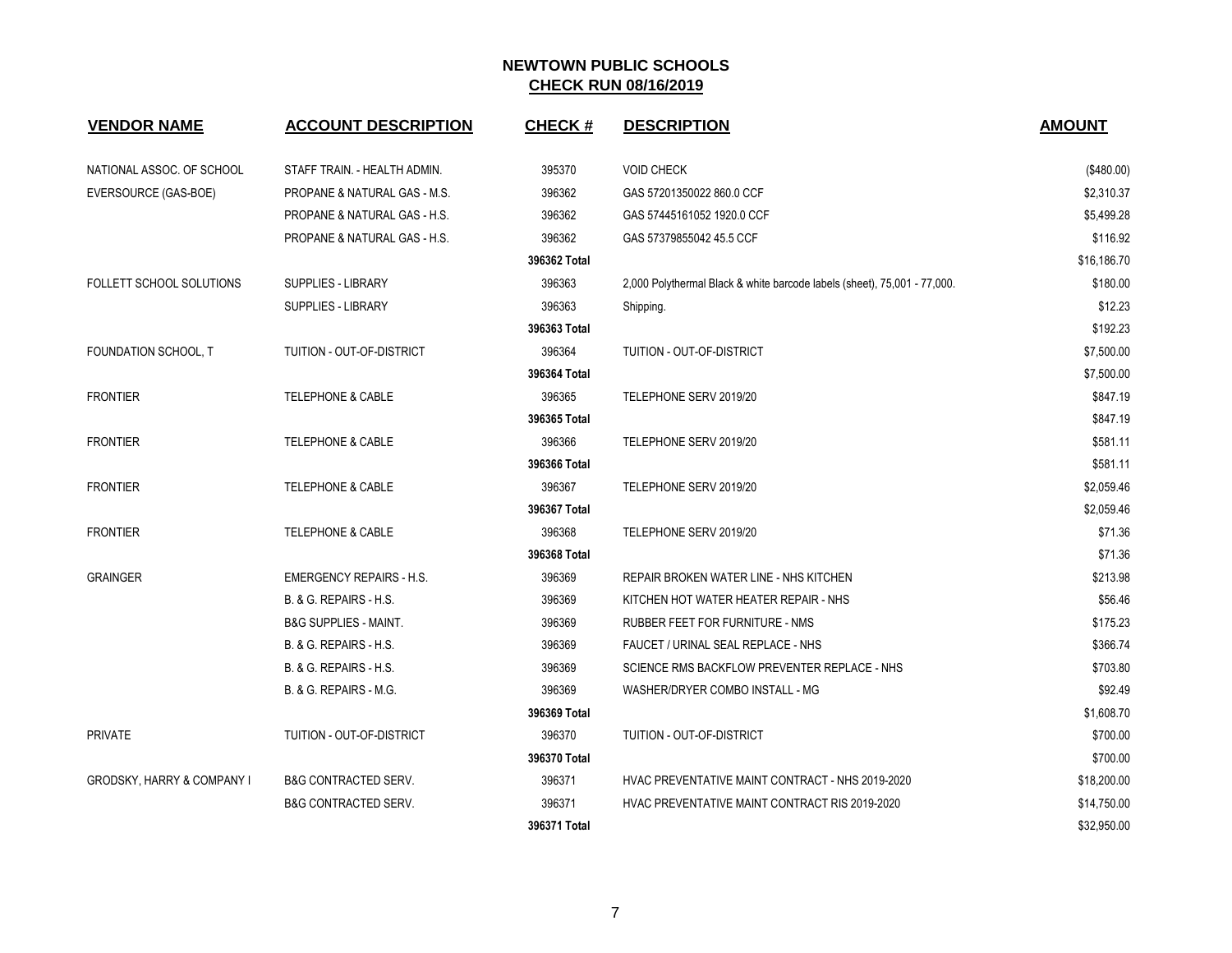| <b>VENDOR NAME</b>               | <b>ACCOUNT DESCRIPTION</b>          | <b>CHECK#</b> | <b>DESCRIPTION</b>                                                | <b>AMOUNT</b> |
|----------------------------------|-------------------------------------|---------------|-------------------------------------------------------------------|---------------|
| NATIONAL ASSOC. OF SCHOOL        | STAFF TRAIN. - HEALTH ADMIN.        | 395370        | <b>VOID CHECK</b>                                                 | (\$480.00)    |
| HAND2MIND INC                    | INSTR. SUPPLIES - CLASSROOM         | 396372        | Math/Science supplies-see attached                                | \$430.55      |
|                                  | INSTR. SUPPLIES - CLASSROOM         | 396372        | 12% shipping                                                      | \$51.67       |
|                                  |                                     | 396372 Total  |                                                                   | \$482.22      |
| <b>HAT CITY PAPER &amp; SUP</b>  | <b>B&amp;G SUPPLIES - CUSTODIAL</b> | 396373        | LYSOL FOAM - CUST SUPPLIES                                        | \$340.44      |
|                                  |                                     | 396373 Total  |                                                                   | \$340.44      |
| HEARTLAND SCHOOL SOLUTION        | REPAIRS - CAFETERIA                 | 396374        | HSS1244 UTC 2190 Dual Core Win10 LTSC 8 GB 128 GB SSD wired       | \$1,250.00    |
|                                  | <b>REPAIRS - CAFETERIA</b>          | 396374        | HSS0230 HDW HSS CE Pin Pad Optical Scanner                        | \$319.00      |
|                                  | <b>REPAIRS - CAFETERIA</b>          | 396374        | Cost is \$79.00 - took the \$70.00 HDW discount off this one item | \$9.00        |
|                                  | REPAIRS - CAFETERIA                 | 396374        | HSS1208 HDW Posiflex cash drawer USB Electronic                   | \$159.00      |
|                                  | <b>REPAIRS - CAFETERIA</b>          | 396374        | ShippingProposal 7/10/2019HSSID: 2427893-018952                   | \$25.00       |
|                                  | INSTR. SUPPLIES - INFO. TECH.       | 396374        | HDS-HSS CE Pin Pad Optical Scanner HSS0230                        | \$957.00      |
|                                  | INSTR. SUPPLIES - INFO. TECH.       | 396374        | Shipping(2 RIS - 1 Tech)                                          | \$15.00       |
|                                  |                                     | 396374 Total  |                                                                   | \$2,734.00    |
| <b>HUGH'S MECHANICAL EQUIPME</b> | <b>EMERGENCY REPAIRS - RIS.</b>     | 396375        | TANK TIGHTNESS FAILURE INSPECT SECTION II - RIS                   | \$15,545.00   |
|                                  |                                     | 396375 Total  |                                                                   | \$15,545.00   |
| HUSSEY SEATING COMPANY           | <b>B&amp;G CONTRACTED SERV.</b>     | 396376        | GYM BLEACHER/BACKSTOP/CURTAIN INSPECT - RIS                       | \$1,750.00    |
|                                  |                                     | 396376 Total  |                                                                   | \$1,750.00    |
| IFKOVITS, KATE-LYNN              | STAFF TRAVEL - STAFF DEVELOP.       | 396377        | <b>TRACEL FUNDATIONS WORKSHOP</b>                                 | \$120.64      |
|                                  |                                     | 396377 Total  |                                                                   | \$120.64      |
| INTERSTATE & LAKELAND LUM        | <b>B&amp;G SUPPLIES - MAINT.</b>    | 396378        | ADHESIVE, BEAD BOARD, LUMBER - NHS BAND ROOM / HOM CABINETS       | \$870.12      |
|                                  |                                     | 396378 Total  |                                                                   | \$870.12      |
| KINSLEY POWER SYSTEMS            | B. & G. REPAIRS - H.S.              | 396379        | <b>GENERATOR BATTERY REPLACE - NHS</b>                            | \$876.05      |
|                                  |                                     | 396379 Total  |                                                                   | \$876.05      |
| KRUPA, ELIZABETH ANNE            | STAFF TRAVEL - INFO. TECH.          | 396380        | TRAVEL POWERSCHOOL UNIV                                           | \$1,445.22    |
|                                  |                                     | 396380 Total  |                                                                   | \$1,445.22    |
| LEAHY'S FUELS INC.               | PROPANE & NATURAL GAS - H.S.        | 396381        | GAS 661.2 UNITS H/S                                               | \$1,051.31    |
|                                  |                                     | 396381 Total  |                                                                   | \$1,051.31    |
| MARKERBOARD PEOPLE.              | <b>INSTR. SUPPLIES - CLASSROOM</b>  | 396382        | 900 student markers, blue, black & purple. 10% coupon code Fall19 | \$445.50      |
|                                  |                                     | 396382 Total  |                                                                   | \$445.50      |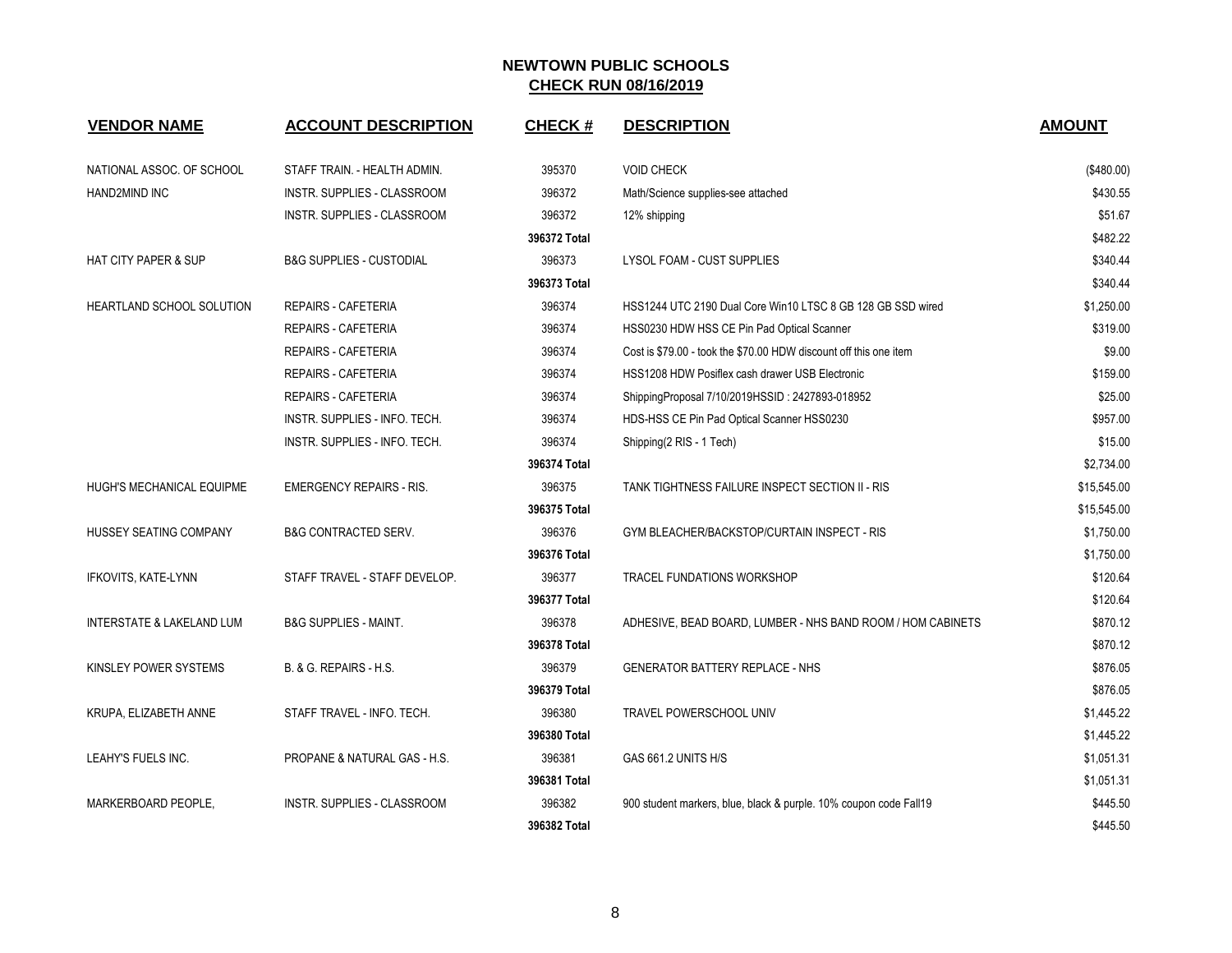| <b>VENDOR NAME</b>        | <b>ACCOUNT DESCRIPTION</b>          | <b>CHECK#</b> | <b>DESCRIPTION</b>                                                                | <b>AMOUNT</b> |
|---------------------------|-------------------------------------|---------------|-----------------------------------------------------------------------------------|---------------|
| NATIONAL ASSOC. OF SCHOOL | STAFF TRAIN. - HEALTH ADMIN.        | 395370        | <b>VOID CHECK</b>                                                                 | (\$480.00)    |
| MASON W.B. INC.           | SUPPLIES - LIBRARY                  | 396383        | Assorted supplies see attached. No shipping.                                      | \$184.68      |
|                           | INSTR. SUPPLIES - CLASSROOM         | 396383        | Assorted furniture items for school, incluing desks, file cabinets, book cases    | \$867.96      |
|                           | OFF. SUPPLIES - BUS. SERV.          | 396383        | WATER 2019/20                                                                     | \$39.54       |
|                           | OFF. SUPPLIES - BUS. SERV.          | 396383        | <b>SUPPLIES 2019/20</b>                                                           | \$15.99       |
|                           | OFF. SUPPLIES - BUS. SERV.          | 396383        | <b>SUPPLIES 2019/20</b>                                                           | \$65.27       |
|                           | OFF. SUPPLIES - BUS. SERV.          | 396383        | COFFEE 2019/20                                                                    | \$25.48       |
|                           | OFF. SUPPLIES - BUS. SERV.          | 396383        | <b>SUPPLIES 2019/20</b>                                                           | \$25.27       |
|                           | INSTR. SUPPLIES - CLASSROOM         | 396383        | Supplies-See attached, pencils, envelopes, hi liters, crayons, colored pencils    | \$1,554.06    |
|                           | INSTR. SUPPLIES - CLASSROOM         | 396383        | Supplies-See attached, pencils, envelopes, hi liters, crayons, colored pencils    | \$7.80        |
|                           | INSTR. SUPPLIES - CLASSROOM         | 396383        | Supplies-See attached, pencils, envelopes, hi liters, crayons, colored pencils    | \$213.30      |
|                           | INSTR. SUPPLIES - CLASSROOM         | 396383        | Duracell Coppertop AA Alkaline Batteries, 24/box, Item #DURMN1500B24              | \$22.38       |
|                           | INSTR. SUPPLIES - CLASSROOM         | 396383        | Duracell Coppertop AAA Alkaline Batteries, 24/Box, Item #DURMN2400B24000          | \$22.38       |
|                           | INSTR. SUPPLIES - CLASSROOM         | 396383        | Universal Binder Clips, Medium, Black/Silver, Dozen, Item #UNV10210               | \$19.00       |
|                           | INSTR. SUPPLIES - CLASSROOM         | 396383        | Universal Binder Clips, Large, Black/Silver, Dozen, Item #UNV10220                | \$39.55       |
|                           | INSTR. SUPPLIES - CLASSROOM         | 396383        | Universal Binder Clips, Small, Black/Silver, Dozen, Item #UNV10200                | \$10.50       |
|                           | INSTR. SUPPLIES - CLASSROOM         | 396383        | Avery Showcase Economy View Binder, 1 inch round rings, 175-sheet capacity        | \$84.90       |
|                           | INSTR. SUPPLIES - CLASSROOM         | 396383        | ElanS40 student assignment books, no shipping                                     | \$108.00      |
|                           | INSTR. SUPPLIES - CLASSROOM         | 396383        | Misc. classroom supplies including: Easel pads, Post-It easel pads, Post-It notes | \$821.28      |
|                           | INSTR. SUPPLIES - CLASSROOM         | 396383        | Two-pocket folders, light blue, 25/box, Item #AVE479861ND                         | \$16.45       |
|                           | INSTR. SUPPLIES - CLASSROOM         | 396383        | Two-pocket folders, green, 25/box, Item # AVE47987                                | \$35.70       |
|                           | INSTR. SUPPLIES - CLASSROOM         | 396383        | Two-pocket folders, yellow, 25/box, Item # AVE47992                               | \$19.74       |
|                           | INSTR. SUPPLIES - CLASSROOM         | 396383        | 10-sheet desktop three-hole adjustable punch, 9/32 ince holes, black,             | \$18.95       |
|                           | INSTR. SUPPLIES - CLASSROOM         | 396383        | Top Tab Manila File Folders, 1/3-cut tabs, assorted positions, letter size,       | \$38.80       |
|                           | INSTR. SUPPLIES - CLASSROOM         | 396383        | Business Envelopes, Contemporary, #10, White, 500/box                             | \$46.50       |
|                           | <b>B&amp;G SUPPLIES - ADMIN.</b>    | 396383        | BUSINESS CARD HOLDER/BULLETIN BOARD OFFICE SUPPLIES                               | \$59.17       |
|                           | OFF. SUPPLIES - ADMIN.              | 396383        | <b>COPY PAPER</b>                                                                 | \$9.99        |
|                           |                                     | 396383 Total  |                                                                                   | \$4,372.64    |
| MERCADO, RICHARD          | STAFF TRAVEL - SECURITY             | 396384        | TRAVEL POSTC TRAINING                                                             | \$40.83       |
|                           |                                     | 396384 Total  |                                                                                   | \$40.83       |
| MORSE & CO, E.A.          | <b>B&amp;G SUPPLIES - CUSTODIAL</b> | 396385        | FLOOR WAX - CUSTODIAL SUPPLIES                                                    | \$1,543.35    |
|                           |                                     | 396385 Total  |                                                                                   | \$1,543.35    |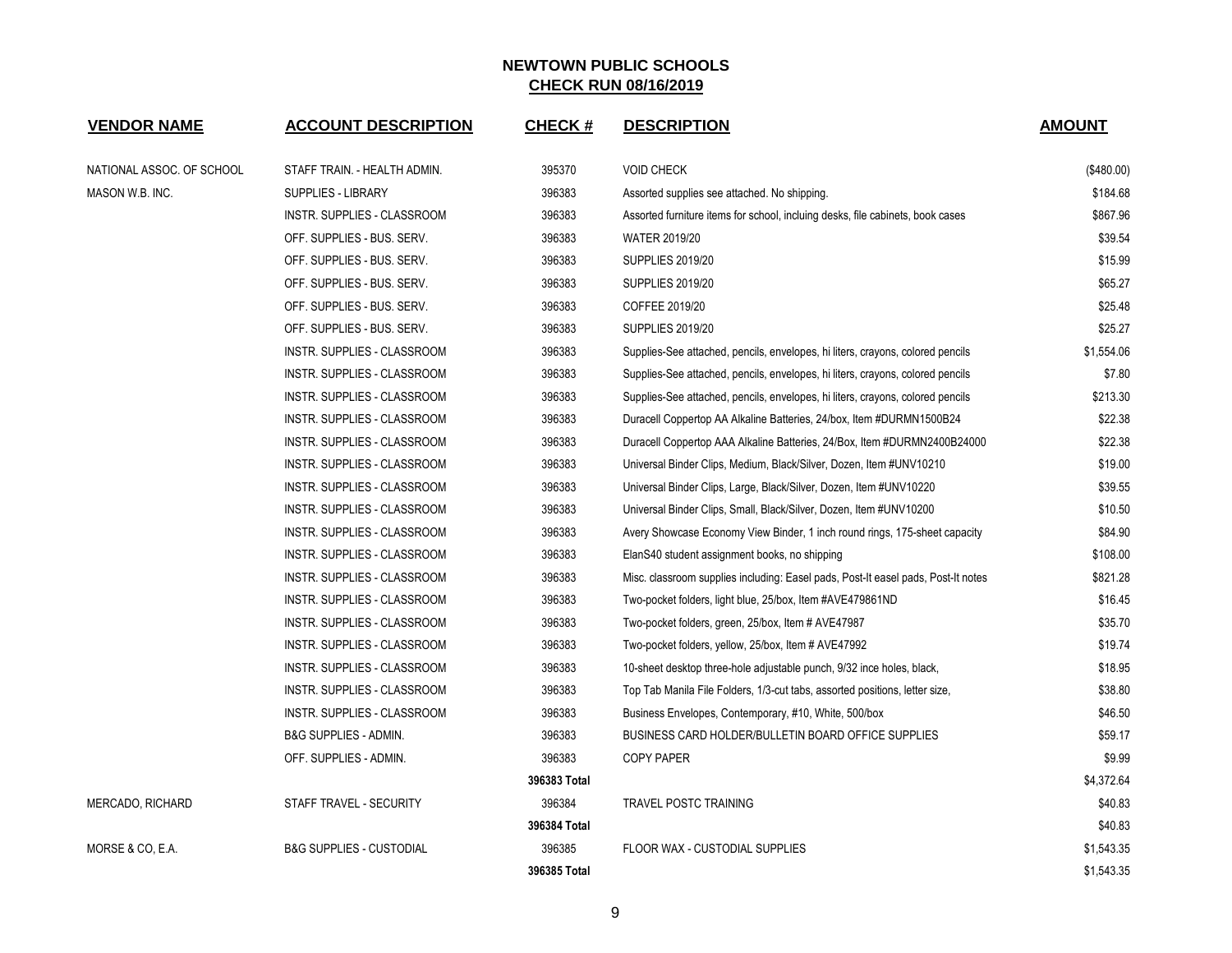| <b>VENDOR NAME</b>        | <b>ACCOUNT DESCRIPTION</b>       | <b>CHECK#</b> | <b>DESCRIPTION</b>                                           | <b>AMOUNT</b> |
|---------------------------|----------------------------------|---------------|--------------------------------------------------------------|---------------|
| NATIONAL ASSOC. OF SCHOOL | STAFF TRAIN. - HEALTH ADMIN.     | 395370        | <b>VOID CHECK</b>                                            | (\$480.00)    |
| NAVIANCE INC.             | CONTRACTED SERV. - GUIDANCE      | 396386        | Naviance for MS - District Edition (Reed) 7/1/201/-6/20-2020 | \$1,822.60    |
|                           |                                  | 396386 Total  |                                                              | \$1,822.60    |
| NEW ENGLAND FITNESS DISTR | <b>REPAIRS - P.E.</b>            | 396387        | <b>WEIGHT ROOM MAINTENANCE</b>                               | \$572.50      |
|                           | <b>REPAIRS - P.E.</b>            | 396387        | <b>WEIGHT ROOM MAINTENANCE</b>                               | \$151.00      |
|                           |                                  | 396387 Total  |                                                              | \$723.50      |
| NEWTOWN BOARD OF EDU      | MEDICAL INS. PREMIUMS            | 396388        | <b>LONG TERM DISABILITY</b>                                  | \$2,150.22    |
|                           | <b>ADMINISTRATION FEES</b>       | 396388        | RETIREE ADM FEE JULY 2019                                    | \$180.00      |
| NEWTOWN BOARD OF EDU      | <b>LIFE INSURANCE</b>            | 396388        | AD&D PREMIUM                                                 | \$1,152.78    |
|                           | LIFE INSURANCE                   | 396388        | LIFE PREMIUM                                                 | \$5,763.90    |
|                           |                                  | 396388 Total  |                                                              | \$9,246.90    |
| NEWTOWN COLOR CENTER      | <b>B&amp;G SUPPLIES - MAINT.</b> | 396389        | <b>PAINT SUPPLIES - HAWLEY</b>                               | \$77.12       |
|                           |                                  | 396389 Total  |                                                              | \$77.12       |
| NEWTOWN HARDWARE          | <b>B&amp;G SUPPLIES - MAINT.</b> | 396390        | MAINT SUPPLIES 2019-2020                                     | \$9.83        |
|                           | <b>B&amp;G SUPPLIES - MAINT.</b> | 396390        | MAINT SUPPLIES 2019-2020                                     | \$68.35       |
|                           | <b>B&amp;G SUPPLIES - MAINT.</b> | 396390        | MAINT SUPPLIES 2019-2020                                     | \$7.19        |
|                           | <b>B&amp;G SUPPLIES - MAINT.</b> | 396390        | MAINT SUPPLIES 2019-2020                                     | \$21.02       |
|                           | <b>B&amp;G SUPPLIES - MAINT.</b> | 396390        | MAINT SUPPLIES 2019-2020                                     | \$15.36       |
|                           | <b>B&amp;G SUPPLIES - MAINT.</b> | 396390        | MAINT SUPPLIES 2019-2020                                     | \$73.12       |
|                           | <b>B&amp;G SUPPLIES - MAINT.</b> | 396390        | MAINT SUPPLIES 2019-2020                                     | \$32.28       |
|                           | <b>B&amp;G SUPPLIES - MAINT.</b> | 396390        | MAINT SUPPLIES 2019-2020                                     | \$48.34       |
|                           | <b>B&amp;G SUPPLIES - MAINT.</b> | 396390        | MAINT SUPPLIES 2019-2020                                     | \$6.74        |
|                           | <b>B&amp;G SUPPLIES - MAINT.</b> | 396390        | MAINT SUPPLIES 2019-2020                                     | \$68.02       |
|                           | <b>B&amp;G SUPPLIES - MAINT.</b> | 396390        | MAINT SUPPLIES 2019-2020                                     | \$27.78       |
|                           | <b>B&amp;G SUPPLIES - MAINT.</b> | 396390        | MAINT SUPPLIES 2019-2020                                     | \$22.18       |
|                           | <b>B&amp;G SUPPLIES - MAINT.</b> | 396390        | MAINT SUPPLIES 2019-2020                                     | \$4.04        |
|                           | <b>B&amp;G SUPPLIES - MAINT.</b> | 396390        | MAINT SUPPLIES 2019-2020                                     | \$28.56       |
|                           | <b>B&amp;G SUPPLIES - MAINT.</b> | 396390        | MAINT SUPPLIES 2019-2020                                     | \$48.07       |
|                           | <b>B&amp;G SUPPLIES - MAINT.</b> | 396390        | MAINT SUPPLIES 2019-2020                                     | \$30.12       |
|                           | <b>B&amp;G SUPPLIES - MAINT.</b> | 396390        | MAINT SUPPLIES 2019-2020                                     | \$36.12       |
|                           | <b>B&amp;G SUPPLIES - MAINT.</b> | 396390        | MAINT SUPPLIES 2019-2020                                     | \$49.44       |
|                           | <b>B&amp;G SUPPLIES - MAINT.</b> | 396390        | MAINT SUPPLIES 2019-2020                                     | \$21.58       |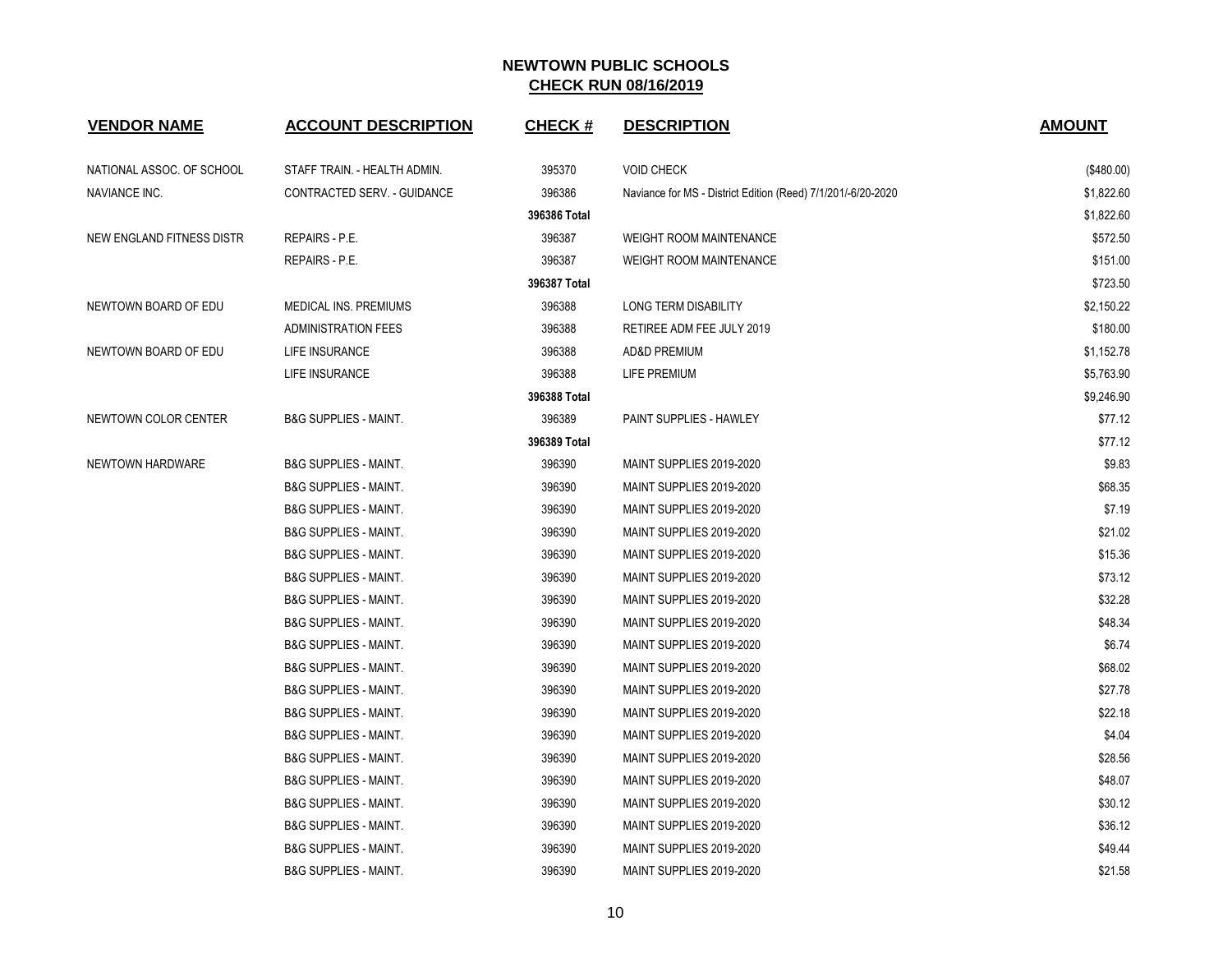| <b>VENDOR NAME</b>        | <b>ACCOUNT DESCRIPTION</b>         | <b>CHECK#</b> | <b>DESCRIPTION</b>                                                          | <b>AMOUNT</b> |
|---------------------------|------------------------------------|---------------|-----------------------------------------------------------------------------|---------------|
| NATIONAL ASSOC. OF SCHOOL | STAFF TRAIN. - HEALTH ADMIN.       | 395370        | <b>VOID CHECK</b>                                                           | $(\$480.00)$  |
| <b>NEWTOWN HARDWARE</b>   | <b>B&amp;G SUPPLIES - MAINT.</b>   | 396390        | MAINT SUPPLIES 2019-2020                                                    | \$75.95       |
|                           | <b>B&amp;G SUPPLIES - MAINT.</b>   | 396390        | MAINT SUPPLIES 2019-2020                                                    | \$68.38       |
|                           | <b>B&amp;G SUPPLIES - MAINT.</b>   | 396390        | MAINT SUPPLIES 2019-2020                                                    | \$14.82       |
|                           | <b>B&amp;G SUPPLIES - MAINT.</b>   | 396390        | MAINT SUPPLIES 2019-2020                                                    | \$9.89        |
|                           | <b>B&amp;G SUPPLIES - MAINT.</b>   | 396390        | MAINT SUPPLIES 2019-2020                                                    | \$5.10        |
|                           | <b>B&amp;G SUPPLIES - MAINT.</b>   | 396390        | MAINT SUPPLIES 2019-2020                                                    | \$11.84       |
|                           | <b>B&amp;G SUPPLIES - MAINT.</b>   | 396390        | MAINT SUPPLIES 2019-2020                                                    | \$4.48        |
|                           | <b>B&amp;G SUPPLIES - MAINT.</b>   | 396390        | MAINT SUPPLIES 2019-2020                                                    | \$28.66       |
|                           | <b>B&amp;G SUPPLIES - MAINT.</b>   | 396390        | MAINT SUPPLIES 2019-2020                                                    | \$36.12       |
|                           | <b>B&amp;G SUPPLIES - MAINT.</b>   | 396390        | MAINT SUPPLIES 2019-2020                                                    | \$79.28       |
|                           | <b>B&amp;G SUPPLIES - MAINT.</b>   | 396390        | MAINT SUPPLIES 2019-2020                                                    | \$52.14       |
|                           | <b>B&amp;G SUPPLIES - MAINT.</b>   | 396390        | MAINT SUPPLIES 2019-2020                                                    | \$7.19        |
|                           | <b>B&amp;G SUPPLIES - MAINT.</b>   | 396390        | MAINT SUPPLIES 2019-2020                                                    | \$67.98       |
|                           | <b>B&amp;G SUPPLIES - MAINT.</b>   | 396390        | MAINT SUPPLIES 2019-2020                                                    | \$42.28       |
|                           | <b>B&amp;G SUPPLIES - MAINT.</b>   | 396390        | MAINT SUPPLIES 2019-2020                                                    | \$36.12       |
|                           | <b>B&amp;G SUPPLIES - MAINT.</b>   | 396390        | MAINT SUPPLIES 2019-2020                                                    | \$32.66       |
|                           | <b>B&amp;G SUPPLIES - MAINT.</b>   | 396390        | MAINT SUPPLIES 2019-2020                                                    | \$17.48       |
|                           | <b>B&amp;G SUPPLIES - MAINT.</b>   | 396390        | MAINT SUPPLIES 2019-2020                                                    | \$10.49       |
|                           | <b>B&amp;G SUPPLIES - MAINT.</b>   | 396390        | MAINT SUPPLIES 2019-2020                                                    | \$96.33       |
|                           | <b>B&amp;G SUPPLIES - MAINT.</b>   | 396390        | MAINT SUPPLIES 2019-2020                                                    | \$40.88       |
|                           |                                    | 396390 Total  |                                                                             | \$1,356.21    |
| NORCOM CT                 | <b>REPAIRS - SECURITY</b>          | 396391        | Replacement Batteries for Motorola XPR-3500 Two Way Radios, No Shipping.    | \$594.00      |
|                           |                                    | 396391 Total  |                                                                             | \$594.00      |
| NORLING DONNA             | OTHER SUPPLIES - STAFF DEVELOP.    | 396392        | NEW STAFF OREINTATION                                                       | \$31.60       |
|                           |                                    | 396392 Total  |                                                                             | \$31.60       |
| OFFICE DEPOT, INC         | <b>INSTR. SUPPLIES - CLASSROOM</b> | 396393        | 2 pocket portfolios, Index cards, card stock. Priced per Bid, free shipping | \$19.41       |
|                           | INSTR. SUPPLIES - CLASSROOM        | 396393        | 2 pocket portfolios, Index cards, card stock. Priced per Bid, free shipping | \$450.00      |
|                           | INSTR. SUPPLIES - CLASSROOM        | 396393        | Colored card stock, labels. Per bid list. Free shipping                     | \$80.24       |
|                           | INSTR. SUPPLIES - CLASSROOM        | 396393        | Colored card stock, labels. Per bid list. Free shipping                     | \$53.91       |
|                           |                                    | 396393 Total  |                                                                             | \$603.56      |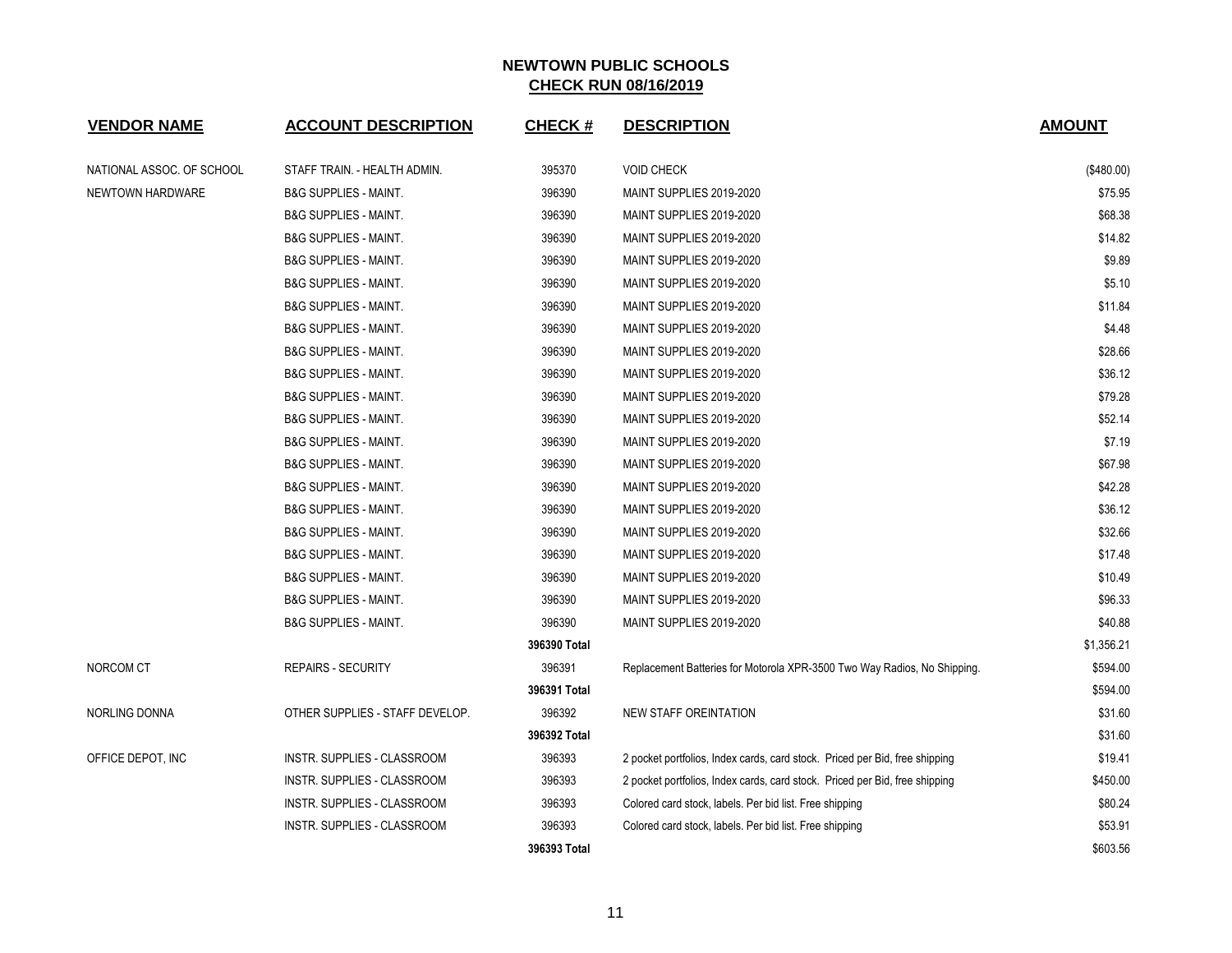| <b>VENDOR NAME</b>                   | <b>ACCOUNT DESCRIPTION</b>        | <b>CHECK#</b> | <b>DESCRIPTION</b>                                                  | <b>AMOUNT</b> |
|--------------------------------------|-----------------------------------|---------------|---------------------------------------------------------------------|---------------|
| NATIONAL ASSOC. OF SCHOOL            | STAFF TRAIN. - HEALTH ADMIN.      | 395370        | <b>VOID CHECK</b>                                                   | (\$480.00)    |
| ONYX ASSET SERVICES GROUP            | ELECTRICITY - RIS.                | 396394        | ELEC 93,703.00 KWH                                                  | \$5,697.14    |
|                                      |                                   | 396394 Total  |                                                                     | \$5,697.14    |
| ORIGO EDUCATION                      | INSTR. SUPPLIES - CLASSROOM       | 396395        | Kinder Number Case #TNC-370-2                                       | \$219.00      |
|                                      | INSTR. SUPPLIES - CLASSROOM       | 396395        | Shipping                                                            | \$21.90       |
|                                      |                                   | 396395 Total  |                                                                     | \$240.90      |
| OTIS ELEVATOR COMPANY                | <b>B&amp;G CONTRACTED SERV.</b>   | 396396        | ELEVATOR SVC CONTRACT - HAWL/RIS 2019-2020                          | \$303.42      |
|                                      |                                   | 396396 Total  |                                                                     | \$303.42      |
| P&J CLEANING SERVICE LLC             | REPAIRS - LIFE MAN./CULINARY      | 396397        | ANNUAL CLEANING OF CULINARY KITCHEN AND SNACK SHAK                  | \$1,500.00    |
|                                      |                                   | 396397 Total  |                                                                     | \$1,500.00    |
| PACFIC, JAMES                        | STAFF TRAVEL - SECURITY           | 396398        | <b>TRAVEL POSTC TRAINING</b>                                        | \$40.83       |
|                                      |                                   | 396398 Total  |                                                                     | \$40.83       |
| PALOIAN, RICHARD S.                  | STAFF TRAIN. - B&G ADMIN.         | 396399        | REIMB STATE REQ ELEC CLASS                                          | \$95.00       |
|                                      |                                   | 396399 Total  |                                                                     | \$95.00       |
| PANORAMA EDUCATION INC.              | CONTRACTED SERV. - STAFF DEVELOP. | 396400        | License Fee & Project Management                                    | \$13,250.00   |
|                                      |                                   | 396400 Total  |                                                                     | \$13,250.00   |
| PCM-G                                | REPAIRS - ADMIN.                  | 396401        | Replacement printer for Jim Ross. See attached quote. Free shipping | \$269.00      |
|                                      |                                   | 396401 Total  |                                                                     | \$269.00      |
| PEMBROKE PUMPING SERVICES            | <b>EQUIP RENTAL - SPORTS</b>      | 396402        | PORT O POTTY RENTALS                                                | \$780.00      |
|                                      |                                   | 396402 Total  |                                                                     | \$780.00      |
| PIERRE, DARREN                       | STAFF TRAIN. - ADMIN.             | 396403        | SUMMER STAFF TRAINING                                               | \$37.16       |
|                                      |                                   | 396403 Total  |                                                                     | \$37.16       |
| PIRONE JENNIFER                      | INSTR. SUPPLIES - CLASSROOM       | 396404        | <b>CLASSROOM SUPPLIES</b>                                           | \$100.00      |
|                                      |                                   | 396404 Total  |                                                                     | \$100.00      |
| POWERSCHOOL GROUP LLC                | STAFF TRAIN. - INFO. TECH.        | 396405        | Power School University 2019 = Boston7/21 - 7/25/19BethAnne Krupa   | \$2,200.00    |
|                                      |                                   | 396405 Total  |                                                                     | \$2,200.00    |
| PRIBESH, JOHN                        | STAFF TRAVEL - SECURITY           | 396406        | <b>TRAVEL POSTC TRAINING</b>                                        | \$40.83       |
|                                      | STAFF TRAVEL - SECURITY           | 396406        | <b>TRAVEL POSTC TRAINING</b>                                        | \$40.83       |
|                                      |                                   | 396406 Total  |                                                                     | \$81.66       |
| <b>READING &amp; WRITING PROJECT</b> | STAFF TRAIN. - STAFF DEVELOP.     | 396407        | Reading & Writing Project K-4 teachers                              | \$840.00      |
|                                      |                                   | 396407 Total  |                                                                     | \$840.00      |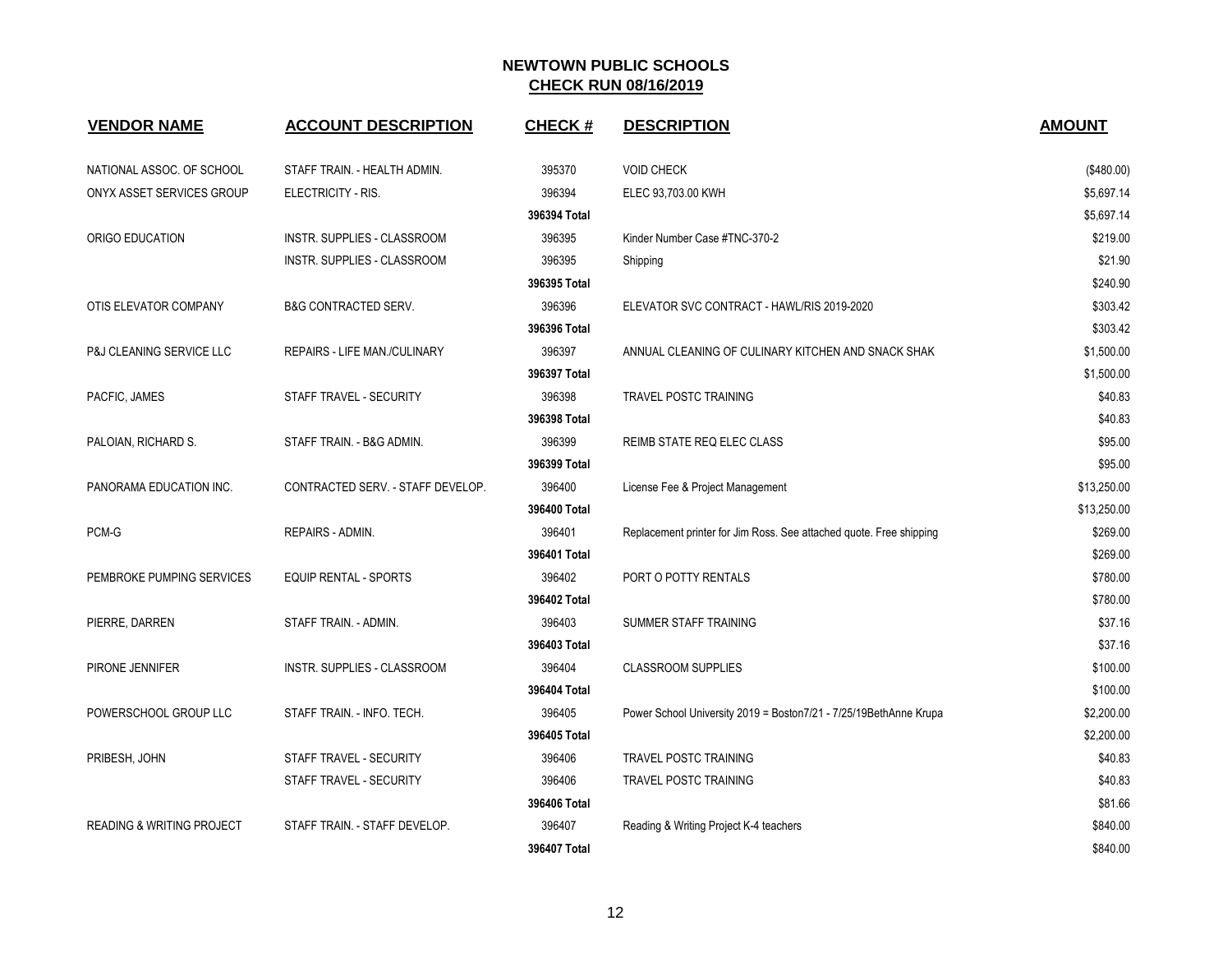| <b>VENDOR NAME</b>        | <b>ACCOUNT DESCRIPTION</b>   | <b>CHECK#</b> | <b>DESCRIPTION</b>                                                          | <b>AMOUNT</b> |
|---------------------------|------------------------------|---------------|-----------------------------------------------------------------------------|---------------|
| NATIONAL ASSOC. OF SCHOOL | STAFF TRAIN. - HEALTH ADMIN. | 395370        | <b>VOID CHECK</b>                                                           | (\$480.00)    |
| REALLY GOOD STUFF INC.    | INSTR. SUPPLIES - CLASSROOM  | 396408        | 165428 Privacy Shields, set 12/neon no shipping code SUMMER OFF             | \$91.98       |
|                           |                              | 396408 Total  |                                                                             | \$91.98       |
| REALLY GOOD STUFF INC.    | INSTR. SUPPLIES - CLASSROOM  | 396409        | 153527 My Wrtiting Folder                                                   | \$153.17      |
|                           | INSTR. SUPPLIES - CLASSROOM  | 396409        | 158550 RGS HangUp Totes/12 bags                                             | \$86.34       |
|                           | INSTR. SUPPLIES - CLASSROOM  | 396409        | 164636 Student book collection chair pockets/36 set-                        | \$232.79      |
|                           | INSTR. SUPPLIES - CLASSROOM  | 396409        | Kinder Writing Folders - no shipping                                        | \$120.26      |
|                           |                              | 396409 Total  |                                                                             | \$592.56      |
| REILLY, MEG               | OFF. SUPPLIES - SUPER.       | 396410        | PIZZA FOR CUSTODIAN LUNCH                                                   | \$215.00      |
|                           |                              | 396410 Total  |                                                                             | \$215.00      |
| ROCHESTER 100 INC.        | INSTR. SUPPLIES - CLASSROOM  | 396411        | Nicky s Folders Communicator - 100 Red 100 Yellow - No Shipping             | \$270.00      |
|                           |                              | 396411 Total  |                                                                             | \$270.00      |
| RODRIGUE, LORRIE          | STAFF TRAVEL - SUPER.        | 396412        | SHUTTLE FROM AIRPORT                                                        | \$166.97      |
|                           |                              | 396412 Total  |                                                                             | \$166.97      |
| SAFEGUARD BUSINESS S      | OFF. SUPPLIES - BUS. SERV.   | 396413        | 2500 BLUE BLANK CHECKS FOR A/P                                              | \$382.25      |
|                           | OFF. SUPPLIES - BUS. SERV.   | 396413        | <b>SHIPPING</b>                                                             | \$35.04       |
|                           |                              | 396413 Total  |                                                                             | \$417.29      |
| SCHOLASTIC INC            | <b>INSTR. SUPPLIES - ART</b> | 396414        | Subscription to ART magazine.Set of 10                                      | \$89.90       |
|                           | <b>INSTR. SUPPLIES - ART</b> | 396414        | Ship charge                                                                 | \$8.99        |
|                           |                              | 396414 Total  |                                                                             | \$98.89       |
| SCHOOL LIBRARY JOURNAL    | SUPPLIES - LIBRARY           | 396415        | School Library Journal 1 Year renewal - NO SHIPPING                         | \$136.99      |
|                           |                              | 396415 Total  |                                                                             | \$136.99      |
| SCHOOL SPECIALTY          | INSTR. SUPPLIES - CLASSROOM  | 396416        | Supplies for Kindergarten Classrooms - See attached - no shipping           | (\$19.78)     |
|                           | INSTR. SUPPLIES - CLASSROOM  | 396416        | Supplies for Kindergarten Classrooms - See attached - no shipping           | \$2,382.91    |
|                           | TEXTBOOKS - CLASSROOM        | 396416        | Words I Use When I Write S/25 #978-0838860823                               | \$262.53      |
|                           | INSTR. SUPPLIES - CLASSROOM  | 396416        | Supplies-see attached, eraser, paper, pencils, markers, comp books          | \$637.81      |
|                           | INSTR. SUPPLIES - CLASSROOM  | 396416        | Colored pencis, set of 12, Item 245787. Free shipping                       | \$189.00      |
|                           | INSTR. SUPPLIES - CLASSROOM  | 396416        | Supplies: see attached, scissors, dry erase markers, magic rub, purple pens | \$292.60      |
|                           |                              | 396416 Total  |                                                                             | \$3,745.07    |
| SECURE ECO SHRED          | CONTRACTED SERV. - ADMIN.    | 396417        | for monthly shredding                                                       | \$35.00       |
|                           | CONTRACTED SERV. - ADMIN.    | 396417        | for monthly shredding                                                       | \$35.00       |
|                           |                              | 396417 Total  |                                                                             | \$70.00       |